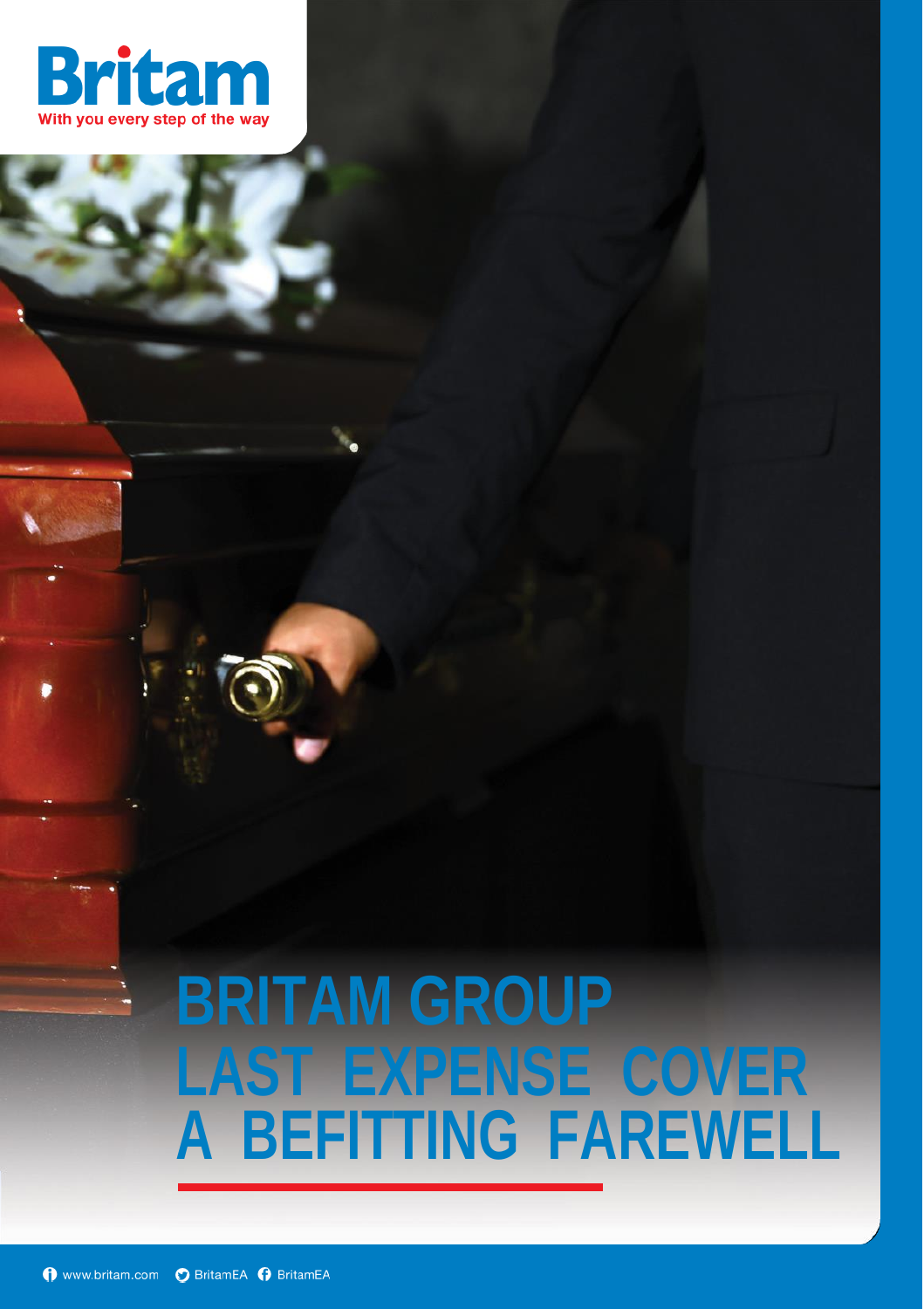# **ABOUT THE PRODUCT**

It is a group funeral cover that pays for funeral expenses arising from natural or accidental death.

## **What are the Benefits**

- Cash payment for funeral expenses
- Covers natural or accidental death
- Cover extends to riots and HIV

# **Who Qualifies**

- A minimum of 10 principal members to join the cover.
- Where a group has less than 100 principal members, they can take either option 1 or Option 2.
- Where a group has more than 100 principal members, they can take any option from 1 to 6.
- The Minimum Premium is equivalent to the level of benefits option selected.
- Registered groups such as; SMEs, Microfinance Institutions, Sacco's, and Investment groups.
- The policy owner must be an employee or member of the insured group.

#### **What are the features of the cover**

- Covers the principal, spouse, children, parents and parents-in-law.
- Term of cover: Annual.

# **What are the benefit and premium Options of the cover?**

# **1. Nuclear Family**

| <b>Benefits and Premiums for (Nuclear Family)</b> |          |          |          |          |          |          |  |
|---------------------------------------------------|----------|----------|----------|----------|----------|----------|--|
| <b>Benefits</b>                                   | Option 1 | Option 2 | Option 3 | Option 4 | Option 5 | Option 6 |  |
| Principal                                         | 50.000   | 100.000  | 200,000  | 300.000  | 400.000  | 500.000  |  |
| Spouse                                            | 50,000   | 100.000  | 200.000  | 300,000  | 400.000  | 500.000  |  |
| Children (Max 4)                                  | 50,000   | 100,000  | 100,000  | 100,000  | 100.000  | 100,000  |  |
| <b>Total Premium (Single Claim)</b>               | 400      | 700      | 1.100    | 1.500    | 1.800    | 2.300    |  |
| <b>Total Premium (Multiple Claims)</b>            | 500      | 1.000    | 1,300    | 1.700    | 2,000    | 2,400    |  |
| Additional child premium(below 18 years)          | 100      | 200      | 200      | 200      | 200      | 200      |  |

**Who qualifies for the Nuclear Family cover: Principal member/spouse**;

- Min. entry age 18 years
- Max. entry age 70 years • Exit age – 80 years

**Children;**

- Min. entry age 1 month
- Exit age 18 years, can be extended to 25 years if in school.
- Benefit is capped at KES 100,000.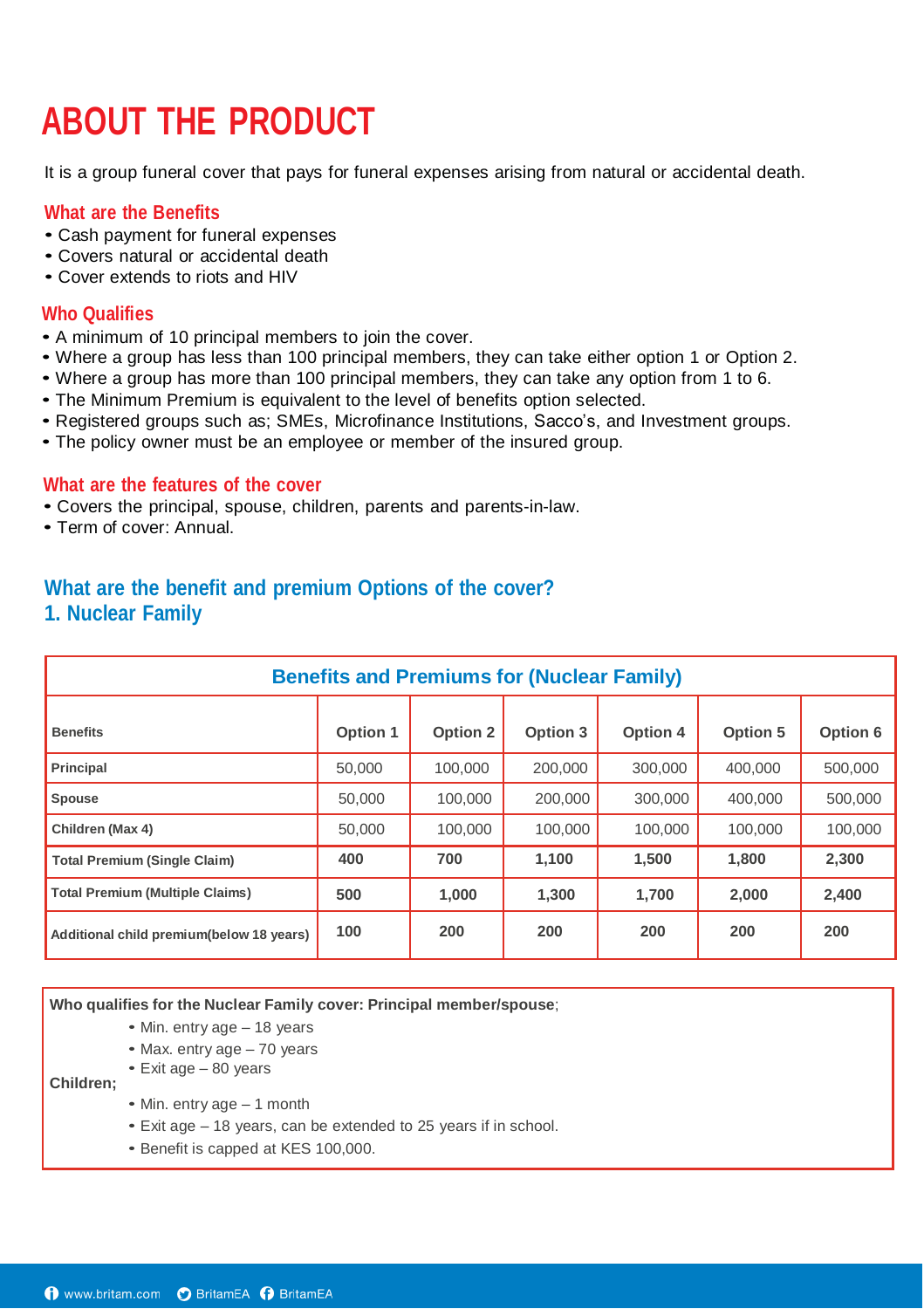# **2. Extended Family**

| <b>Benefits and Premiums for Extended Family</b> |          |          |          |          |          |          |  |
|--------------------------------------------------|----------|----------|----------|----------|----------|----------|--|
| <b>Benefits</b>                                  | Option 1 | Option 2 | Option 3 | Option 4 | Option 5 | Option 6 |  |
| Principal                                        | 50,000   | 100,000  | 200,000  | 300,000  | 400,000  | 500,000  |  |
| Spouse                                           | 50.000   | 100.000  | 200,000  | 300,000  | 400.000  | 500,000  |  |
| Children (Max 4)                                 | 50.000   | 100.000  | 100.000  | 100.000  | 100,000  | 100.000  |  |
| Parents (Max 2)                                  | 25,000   | 50.000   | 100.000  | 150.000  | 200.000  | 200.000  |  |
| Parents in law (Max 2)                           | 25,000   | 50,000   | 100,000  | 150,000  | 200,000  | 200.000  |  |
| <b>Total Premium (Single Claim)</b>              | 1,100    | 2.000    | 3.800    | 5.600    | 7.400    | 8.200    |  |
| <b>Total Premium (Multiple Claims)</b>           | 2.100    | 4,200    | 6.300    | 8.400    | 10.500   | 11.600   |  |
| Additional child premium(below 18 years)         | 100      | 200      | 200      | 200      | 200      | 200      |  |

## **Who qualifies for the Extended Family cover? Parents and Parents-in-law;**

- Max. entry age 75 years
- Exit age 80 years
- Benefit is 50% of that eligible to principal member and is capped at KES 200,000.

# **Waiting Period**

- Accidents None
- Illnesses 1 month for all members except parents where it is 3 months.

# **3. Benefits with Increased exit age Increased to 85 Years**

| Benefits and Premiums payable for exit age 80 Years |          |          |          |          |          |          |
|-----------------------------------------------------|----------|----------|----------|----------|----------|----------|
| <b>Benefits</b>                                     | Option 1 | Option 2 | Option 3 | Option 4 | Option 5 | Option 6 |
| Principal                                           | 50,000   | 100,000  | 200,000  | 300,000  | 400.000  | 500.000  |
| Spouse                                              | 50.000   | 100.000  | 200,000  | 300,000  | 400.000  | 500,000  |
| Children (Max 4)                                    | 50,000   | 100,000  | 100,000  | 100,000  | 100,000  | 100,000  |
| Parents (Max 2)                                     | 25,000   | 50,000   | 100,000  | 150,000  | 200,000  | 200,000  |
| Parents in law (Max 2)                              | 25.000   | 50.000   | 100,000  | 150.000  | 200.000  | 200.000  |
| <b>Total Premium (Single Claim)</b>                 | 1,500    | 2.700    | 5.100    | 7,500    | 10,100   | 11,200   |
| <b>Total Premium (Multiple Claims)</b>              | 2,900    | 5,700    | 8,600    | 11,400   | 14,200   | 15,700   |
| Additional child premium(below 18 years)            | 100      | 200      | 200      | 200      | 200      | 200      |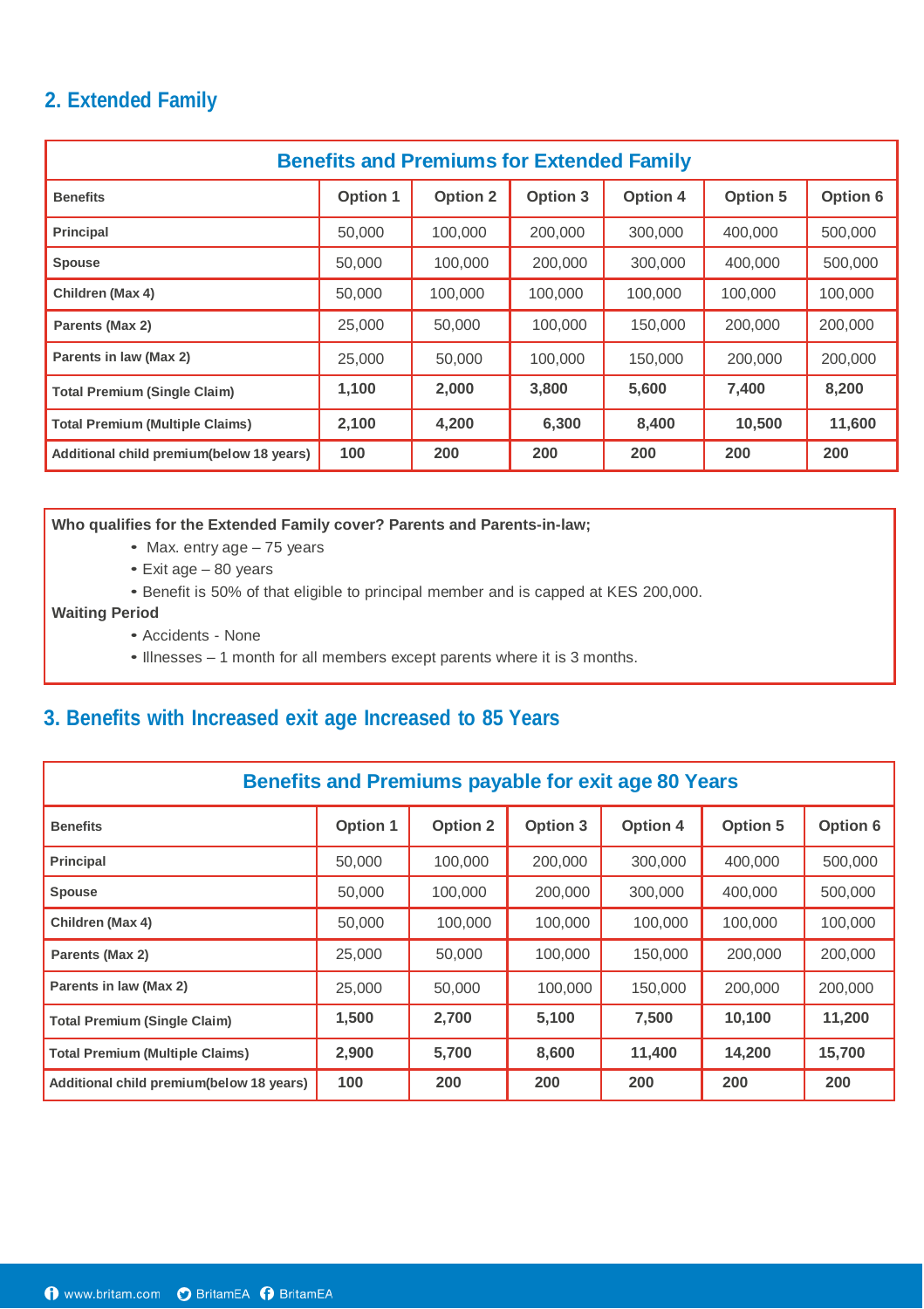## **Who qualifies for the Nuclear Family cover: Parents and Parents-in-law**;

- Min. entry age 18 years
- Max. entry age 75 years
- Exit age 85 years

#### **Children;**

- Min. entry age 1 month
- Exit age 18 years, can be extended to 25 years if in school.
- Benefit is capped at KES 100,000.

# **4. Benefits with Increased exit age Increased to 90 Years**

| Benefits and Premiums payable for exit age Increased to 90 Years |          |          |          |          |          |          |  |
|------------------------------------------------------------------|----------|----------|----------|----------|----------|----------|--|
| <b>Benefits</b>                                                  | Option 1 | Option 2 | Option 3 | Option 4 | Option 5 | Option 6 |  |
| Principal                                                        | 50,000   | 100,000  | 200,000  | 300,000  | 400,000  | 500,000  |  |
| Spouse                                                           | 50.000   | 100,000  | 200,000  | 300,000  | 400.000  | 500,000  |  |
| Children (Max 4)                                                 | 50,000   | 100,000  | 100,000  | 100,000  | 100,000  | 100,000  |  |
| Parents (Max 2)                                                  | 25,000   | 50,000   | 100,000  | 150,000  | 200,000  | 200,000  |  |
| Parents in law (Max 2)                                           | 25,000   | 50.000   | 100,000  | 150,000  | 200.000  | 200.000  |  |
| Total Premium (Single Claim)                                     | 2,000    | 3,600    | 6.900    | 10,200   | 13,500   | 14.900   |  |
| <b>Total Premium (Multiple Claims)</b>                           | 3.900    | 7,700    | 11,500   | 15,300   | 19,100   | 21,100   |  |
| Additional child premium(below 18 years)                         | 100      | 200      | 200      | 200      | 200      | 200      |  |

# **Who qualifies for the cover with exit age increased to 90 years?**

# **Parents and Parents-in-law;**

- Max. entry age 75 years
- Exit age 90 years
- Benefit is 50% of that eligible to principal member and is capped at KES 200,000.

#### **Waiting Period**

- •Accidents None
- Illnesses 1 month for all members except parents where it is 3 months..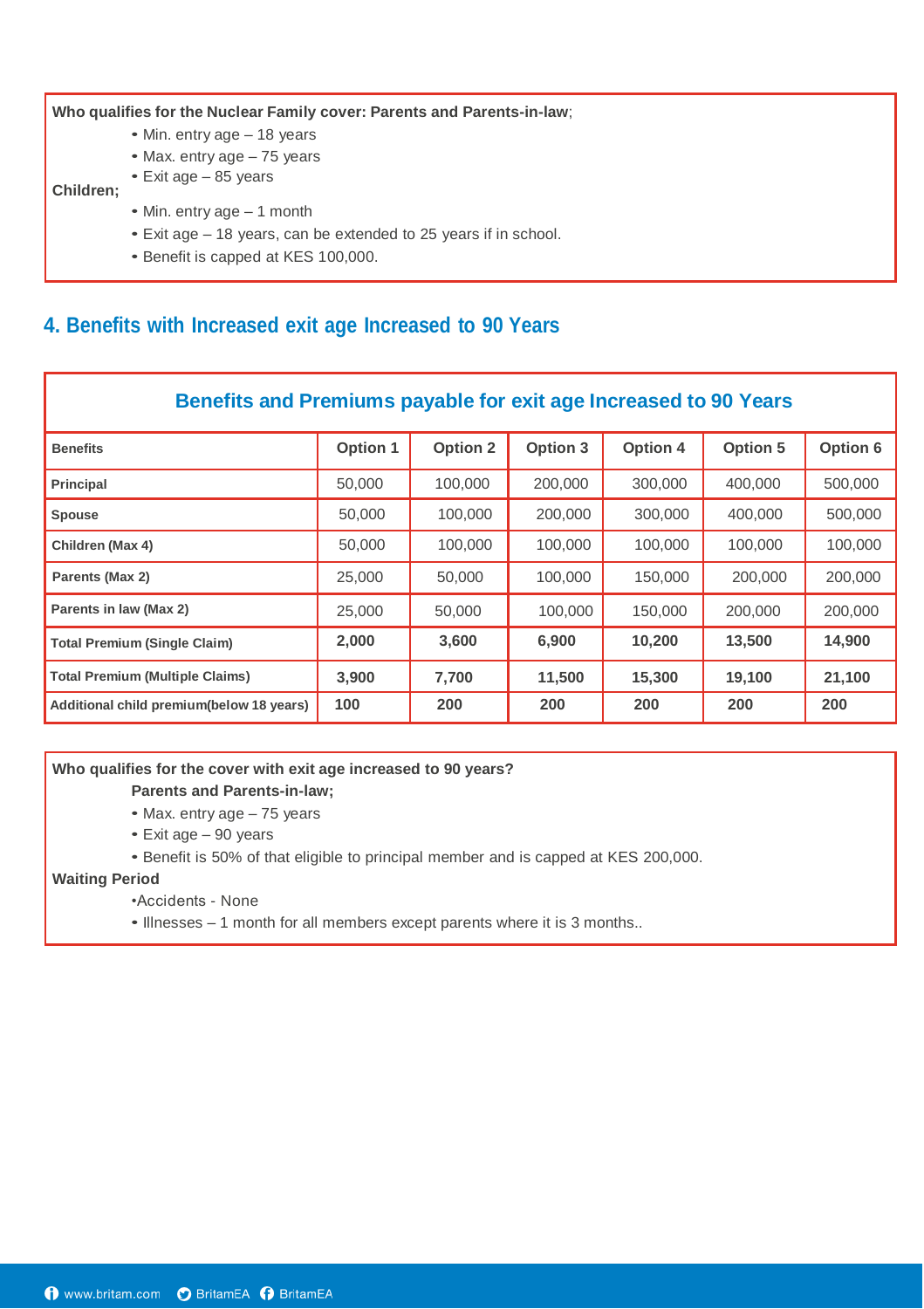# **What do I require to get the cover?**

- 1 group application form to be filled in by the group official or the employer.
- The data for every member to be covered is provided in the standard template provided by Britam or through the online link that shall be provided.

# **How can I get the cover?**

You can get this through a Britam Insurance agent, financial advisor or any intermediary of Britam. You can also write to **[microinsurancesales@britam.com](mailto:microinsurancesales@britam.com)** or call 0709 165 000

# **How to Claim**

Complete the claim form and attach copies of the following:

- Copy of ID or birth certificate for children (of the deceased)
- Copy of the burial permit or death certificate
- ID copy of beneficiary
- Police abstract for accidental deaths

*The nominated beneficiary must be above 18 years Regulated by Insurance Regulatory Authority*